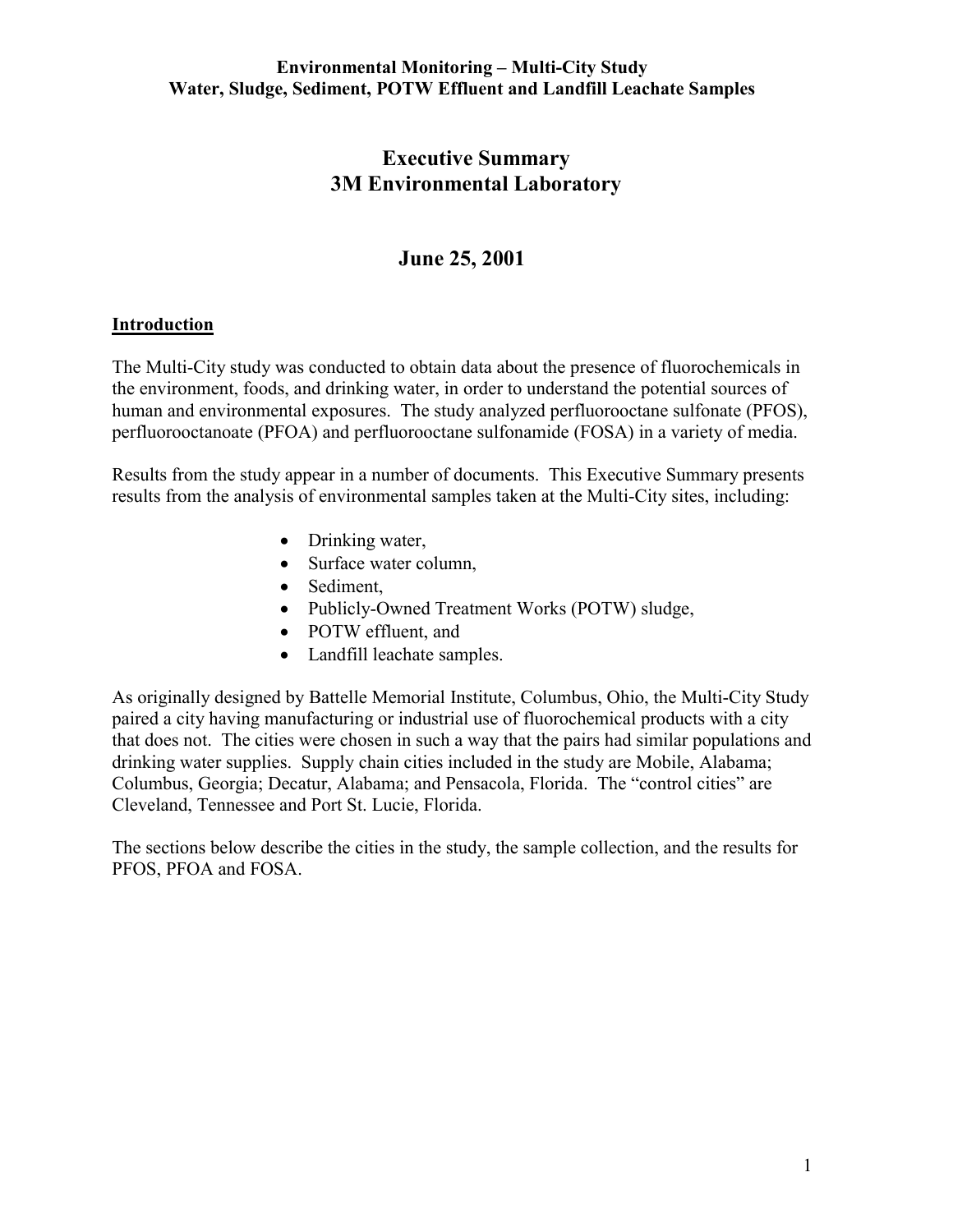## **A. Locations Sampled**

The paired cities and pertinent details are as follows:

| City            | Population | Drinking Water | City Type              | Manufacturing         |  |
|-----------------|------------|----------------|------------------------|-----------------------|--|
|                 |            | Supply         |                        | Type in City          |  |
| Decatur,        | 49,000     | Surface water  | Supply Chain           | Fluorochemical        |  |
| Alabama         |            |                |                        | manufacture known     |  |
| Cleveland,      | 30,000     | Surface water  | Control (to Decatur)   | No known significant  |  |
| Tennessee       |            |                |                        | industrial use of     |  |
|                 |            |                |                        | fluorochemicals       |  |
| Mobile,         | 196,000    | Surface water  | Supply Chain           | Paper                 |  |
| Alabama         |            |                |                        |                       |  |
| Columbus,       | 179,000    | Surface water  | Supply Chain*          | Nonwovens, household  |  |
| Georgia         |            |                |                        | additives, apparel,   |  |
|                 |            |                |                        | carpet, home textiles |  |
| Pensacola,      | 58,000     | Ground water   | Supply Chain           | Carpet                |  |
| Florida         |            |                |                        |                       |  |
| Port St. Lucie, | 56,000     | Ground water   | Control (to Pensacola) | No known significant  |  |
| Florida         |            |                |                        | industrial use of     |  |
|                 |            |                |                        | fluorochemicals       |  |

| Table 1                                      |  |  |  |  |  |  |
|----------------------------------------------|--|--|--|--|--|--|
| <b>Locations Sampled in Multi-City Study</b> |  |  |  |  |  |  |

\*After the samples were collected and analyzed, it was discovered that Columbus should not be considered a "control" city, as several users of 3M fluorochemical products ("Supply Chain" facilities) were identified within the immediate vicinity. Also note that a report entitled Environmental Monitoring: Surface Water Multi-City Study provided to the U.S. EPA in the August 2000 submission incorrectly stated that five of the six cities fell into the category of supply locations. There are actually four of the six cities in the study that are supply chain cities.

## **B. Sampling Information**

This Executive Summary should be read in conjunction with the detailed reports, which include sampling location maps of the six cities, field sampling reports, a field audit report, the quality assurance project plan, study-specific Standard Operating Procedures (SOPs), a document outlining the original design and structure of the study, a draft drinking water health advisory for PFOS, and multiple final analytical reports. Many of these documents have been submitted previously, but are also included here so the materials can be found together.

This Executive Summary describes results for samples taken from the following sources and media in each of the six cities: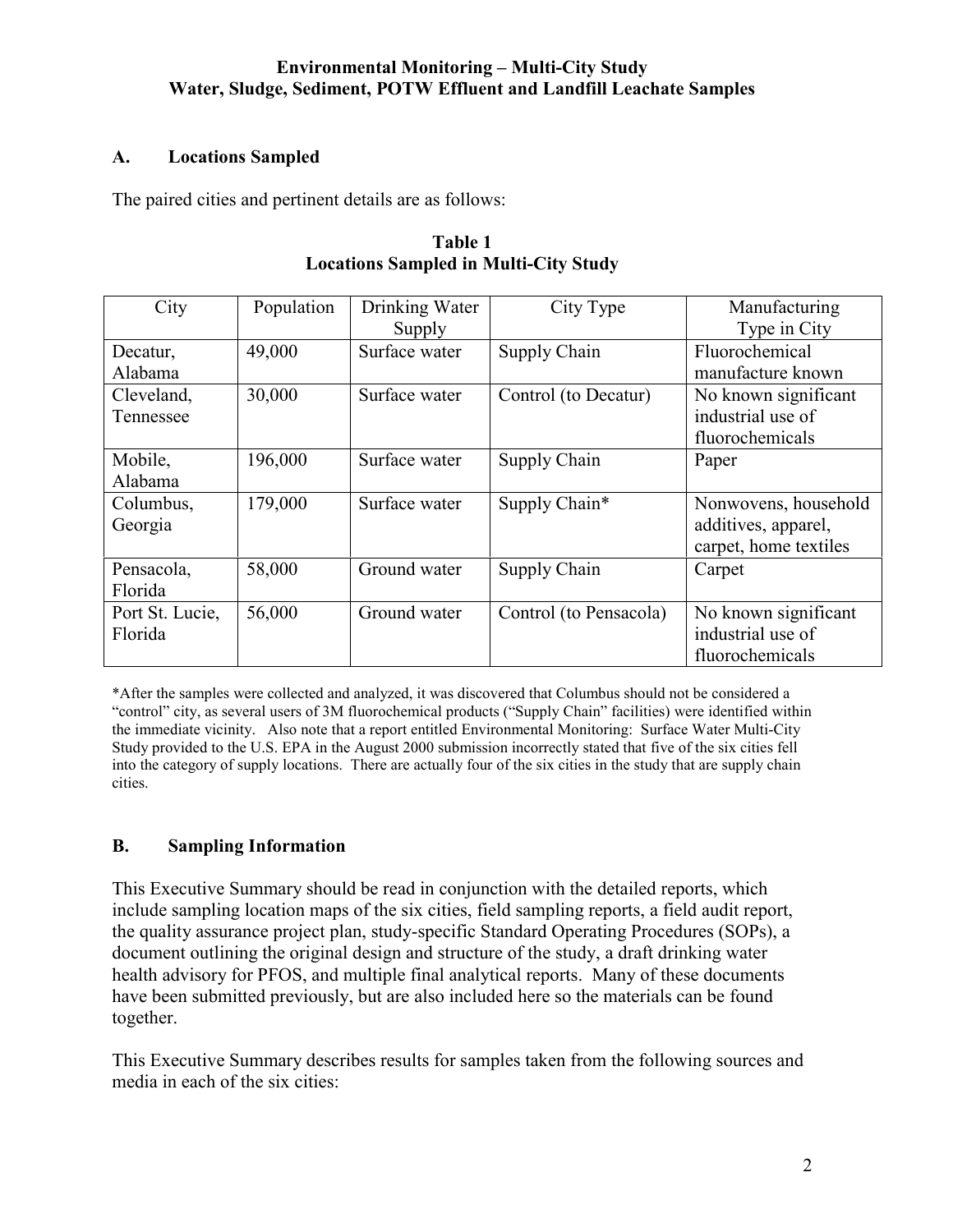- 1. Final effluent from a Publicly Owned Treatment Works (POTW) domestic wastewater treatment plant serving the city.
- 2. Biological solids (sludge) from the same POTW as the effluent.
- 3. Raw water input to the city drinking water treatment plant (sampling point within the plant itself).
- 4. Treated drinking water, collected within the city drinking water plant itself before release to the distribution system.
- 5. Tap drinking water from three separate retail locations within the city.
- 6. Leachate from a municipal landfill that serves the city.
- 7. Surface water. For cities in which drinking water is derived from surface water, samples were taken from the water body that serves as the source of raw water input into the city drinking water treatment plant. Where groundwater is the drinking water source, a surface water body was substituted for the groundwater samples. Surface water was sampled in three locations per city, at sites at least 500 feet apart.
- 8. Sediment samples taken at the same sites as the surface water.
- 9. A quiet water, such as a pond, where there is no obvious flow.

As is always the case with field work, deviations from the original sampling plan occurred as the study progressed, and the design of the study evolved. Some samples were not analyzed or collected as originally planned:

- a. Alcohols and various intermediate metabolites were not found in preliminary biosphere samples, and the target analytes for the study were therefore narrowed to PFOS, PFOA, and FOSA.
- b. The 3M Environmental Laboratory Field Sampling Team identified errors in the air sampling procedure utilized. Air samples therefore were not analyzed.
- c. Electro-fishing for finfish was conducted; however, the catch was too limited for analysis.
- d. Surface microlayer samples were collected. However, an accepted method for sample handling and the evaluation and interpretation of data was not available. Samples therefore were not analyzed.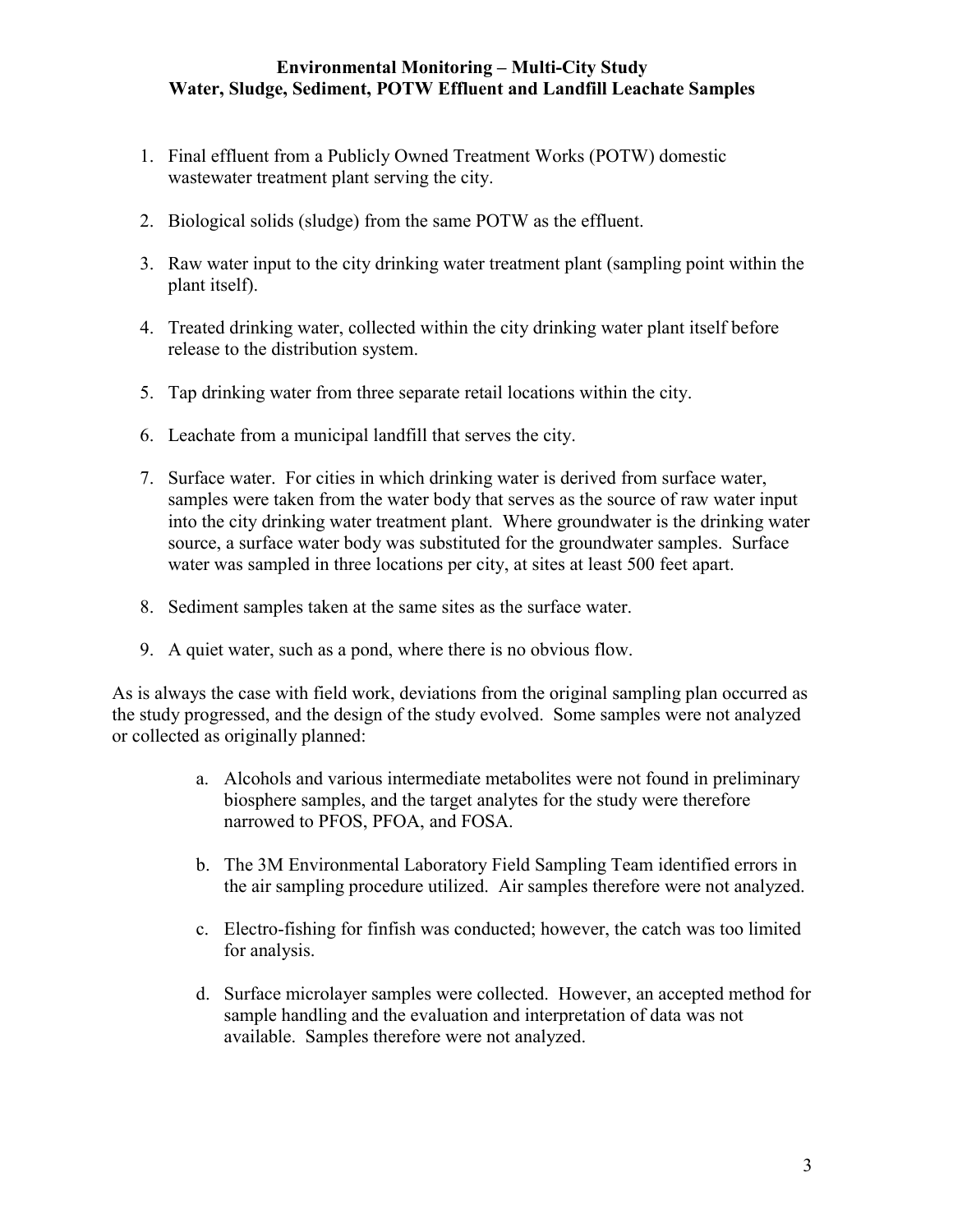- e. Landfill leachate and quiet surface water samples could not be collected in Cleveland, TN, as the sampling team was not given permission to sample by local authorities or property owners.
- f. In Mobile, AL and Pensacola, FL, the landfill leachate could not be collected at the landfill facility. Samples were instead collected from creeks, which appeared to be flowing from the direction of the landfill site. However, this likely is not representative of leachate.
- g. The samplers could not get access to post-chlorination POTW influent samples at any site. Samples of POTW influent were not collected at any city due to health concerns for the sampling personnel.
- h. The quiet water site in Port St. Lucie was sampled two additional times in an attempt to verify PFOS concentrations that were higher than in any other surface water site.

Appendix I contains selected observations made by field sampling personnel during sample collection. Actual field notes are contained in the separate documentation.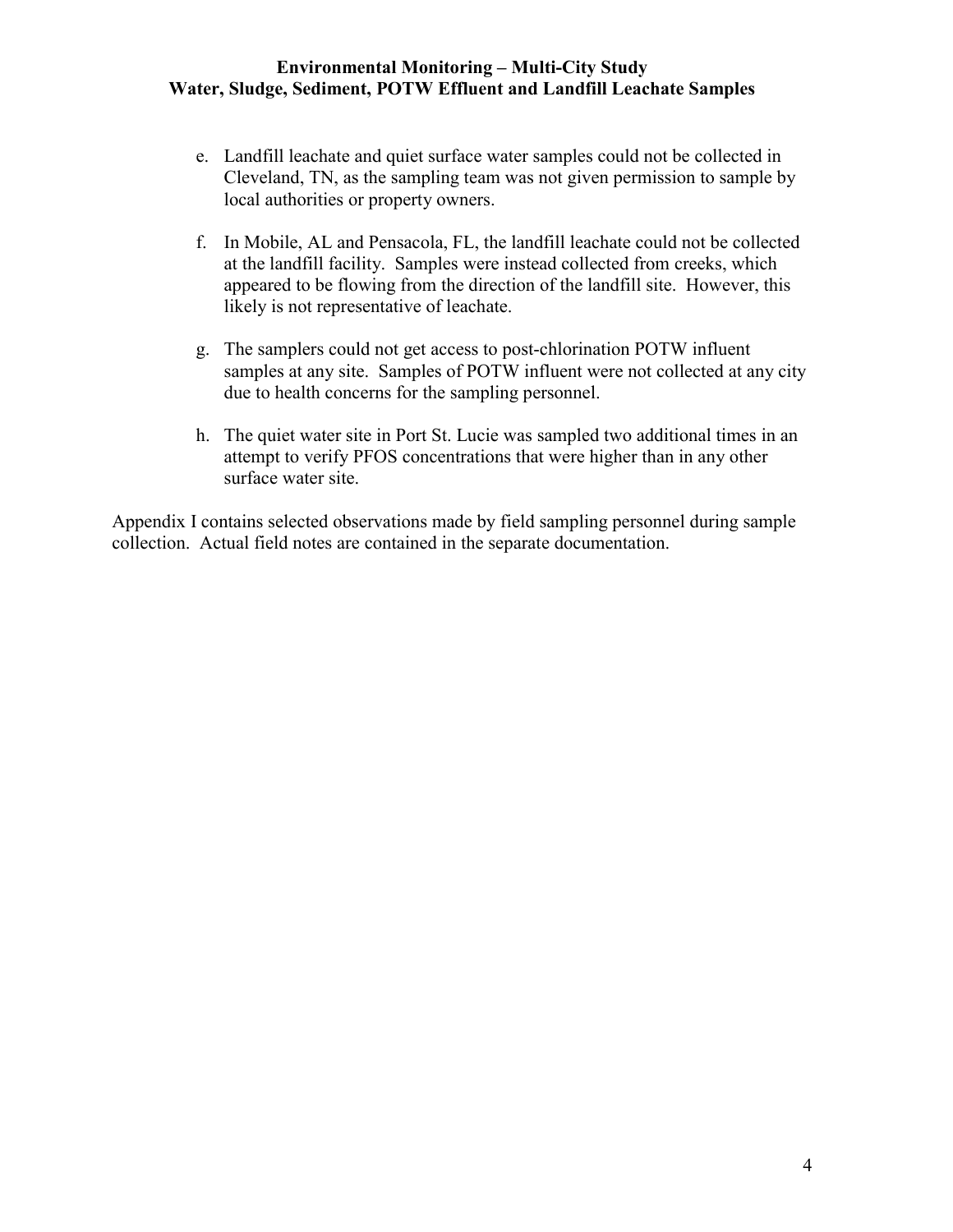#### **Results - PFOS**

## **Table 2 PFOS Concentration, Parts per Billion**

| <b>Results of Duplicate Samples</b>    |                |                        |                |                 |                    |                    |                     |  |
|----------------------------------------|----------------|------------------------|----------------|-----------------|--------------------|--------------------|---------------------|--|
| <b>Sample</b>                          | <b>Decatur</b> | <b>Cleveland</b>       | <b>Mobile</b>  | <b>Columbus</b> | Pensacola          | Port St.<br>Lucie* | Port St.<br>Lucie** |  |
| <b>POTW effluent</b>                   | 4.67<br>5.29   | 0.417<br>0.454         | 0.041<br>0.054 | 0.416<br>0.437  | 0.833<br>0.959     | 0.048<br>0.063     | 0.086<br>0.079      |  |
| <b>POTW sludge</b><br>(dry wt)         | 2,840<br>3,120 | 116<br>130             | 60.0<br>57.7   | 157<br>159      | 124<br>125         | <b>NQ</b>          | 62.9<br>60.2        |  |
| <b>Drinking</b><br>water influent      | <b>ND</b>      | <b>ND</b>              | <b>ND</b>      | 0.053<br>0.061  | <b>ND</b>          | <b>ND</b>          | <b>ND</b>           |  |
| <b>Drinking</b><br>water treated       | <b>ND</b>      | <b>ND</b>              | <b>ND</b>      | 0.062<br>0.063  | <b>ND</b>          | <b>ND</b>          | <b>ND</b>           |  |
| <b>Drinking</b><br>water tap 1         | <b>ND</b>      | <b>ND</b>              | <b>ND</b>      | 0.056<br>0.058  | <b>ND</b>          | <b>ND</b>          | <b>ND</b>           |  |
| <b>Drinking</b><br>water tap 2         | not analyzed   | <b>ND</b>              | <b>ND</b>      | 0.055<br>0.057  | <b>ND</b>          | <b>ND</b>          | <b>ND</b>           |  |
| <b>Drinking</b><br>water tap 3         | not analyzed   | <b>ND</b>              | <b>ND</b>      | 0.058<br>0.062  | 0.042<br>0.047     | <b>ND</b>          | <b>ND</b>           |  |
| Landfill<br>leachate                   | 53.1<br>52.3   | not collected          | <b>ND</b>      | <b>ND</b>       | <b>ND</b>          | 0.344<br>0.329     | 0.429<br>0.425      |  |
| <b>Surface water</b><br>1              | <b>NQ</b>      | <b>NQ</b><br><b>ND</b> | <b>NQ</b>      | 0.064<br>0.060  | <b>NQ</b>          | <b>ND</b>          | <b>NQ</b>           |  |
| <b>Surface water</b><br>$\overline{2}$ | <b>NQ</b>      | <b>ND</b>              | 0.040<br>0.043 | 0.077<br>0.083  | <b>NQ</b><br>0.029 | 0.137<br>0.138     | <b>NQ</b>           |  |
| <b>Surface water</b><br>3              | <b>ND</b>      | <b>ND</b>              | 0.035<br>0.036 | 0.055<br>0.055  | <b>NQ</b>          | <b>NQ</b>          | <b>NQ</b>           |  |
| <b>Sediment 1</b><br>(dry wt)          | <b>NQ</b>      | <b>NQ</b><br><b>ND</b> | 0.303<br>0.282 | 0.472<br>0.419  | <b>ND</b>          | <b>NQ</b>          | <b>ND</b>           |  |
| <b>Sediment 2</b><br>(dry wt)          | 0.295<br>0.785 | <b>NQ</b>              | 0.699<br>0.570 | <b>NQ</b>       | 0.242<br><b>ND</b> | 1.13<br>1.09       | <b>ND</b>           |  |
| <b>Sediment 3</b><br>(dry wt)          | 0.360<br>0.368 | <b>NQ</b>              | 0.670<br>0.616 | 0.467<br>0.388  | 0.408<br><b>NQ</b> | 0.763<br>0.804     | <b>ND</b>           |  |
| <b>Quiet water</b>                     | 0.108<br>0.114 | not collected          | 0.032<br>0.033 | <b>ND</b>       | <b>NQ</b>          | 45.3<br>$51.1***$  | 2.93<br>2.85        |  |

\*Data from 1999 sample event

\*\*Data from 2000 sample event

\*\*\* Additional data presented below

LOD (Limit of Detection) approximately 0.0025 µg/L for water, 0.080 µg/kg for sludge and sediment as received (wet weight) LOQ (Limit of Quantitation) is 0.025 µg/L for water and 0.2 µg/kg for sludge and sediment as received (wet weight) ND = not detected

NQ = compound detected at a level between the LOD and LOQ

The highest concentrations of PFOS in POTW effluent, POTW sludge and landfill leachate were found in the city of Decatur samples. The 3M Decatur plant used the Morgan county landfill for disposal of industrial biological wastewater treatment sludge and other nonhazardous materials prior to 1998. This landfill, in turn, sends its leachate to the City of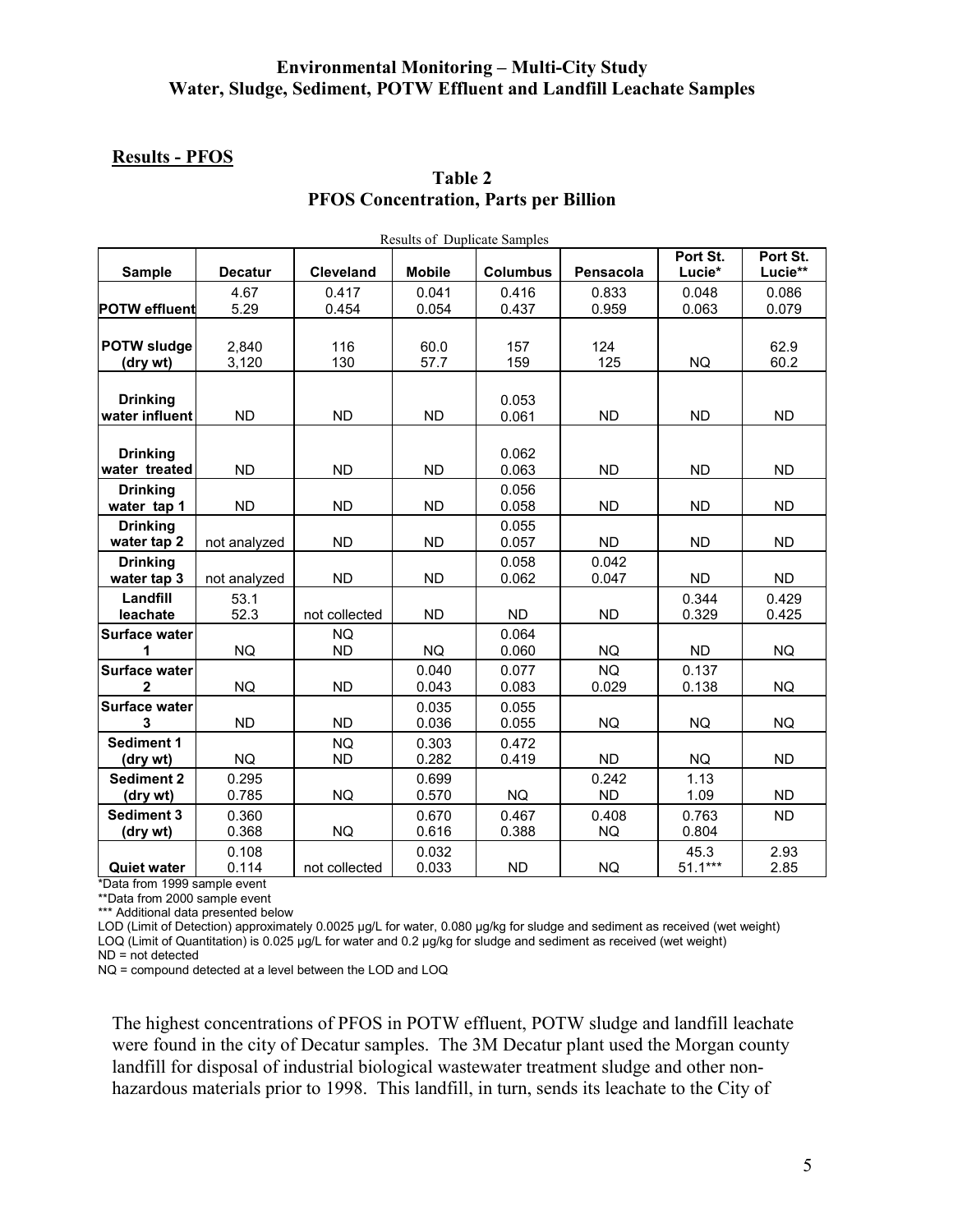Decatur POTW for treatment. All surface water sample points and the drinking water plant intake are located upstream of the 3M Decatur fluorochemical manufacturing facility.

PFOS was detected at measurable concentrations in all of the POTW sludge samples collected, except for the first Port St. Lucie sampling. Concentrations (based on dry weight of sludge) in Cleveland, Columbus, and Pensacola sludge ranged from 116 to 159 µg/kg (ppb). In Port St. Lucie (second sampling) and Mobile, it was detected at  $58 - 63 \mu g/kg$  (dry weight). A recent study (3M Environmental Laboratory, 2001, submitted to EPA June 29, 2001) of PFOS sorption/desorption utilizing soil, sediment and sludge samples concluded that:

Perfluorooctane sulfonate (PFOS) strongly adsorbs to all of the soil/sediment/sludge matrices tested. The test substance, once adsorbed, does not desorb readily, even when extracted with an organic solvent.

In the above study, PFOS sorbed to sludge very strongly  $(> 96\%$  sorbed) within the first few hours of exposure. The Kd values obtained for sediment and sludge were 7.42 mL/g and 120 mL/g, respectively. Because PFOS is a strong acid, it forms strong bonds with sludge and sediment via the mechanism of chemisorption. Thus, the POTW sludge results most likely are attributable to the fact that PFOS strongly sorbs to sludge.

Sediment concentrations were much lower than those seen in POTW sludge. The measured sediment values in Columbus, Mobile, Pensacola and Port St. Lucie were often just above the limit of quantitation (LOQ). (The LOQ varied with the percent solids in the sample, and was approximately 0.2– 0.4 µg/kg or ppb on a dry weight basis.) The sorptive characteristic of PFOS may also explain the concentrations seen in sediments at Columbus, Mobile, and Pensacola. The source of PFOS in the sediments in Port St. Lucie is probably not the POTW effluent, as that effluent is injected into the ground, not discharged into the river.

PFOS was detected at very low levels (<0.14  $\mu$ g/L) in some surface waters. In Pensacola, Port St. Lucie and Mobile, it was detected in 1 or 2 of the three sites sampled. In Columbus, PFOS was detected consistently across all surface water, drinking water influent, treated drinking water, and tap water samples, at relatively similar concentrations  $(0.053 - 0.083)$ ppb). This is not surprising, as the surface water samples and drinking water intake samples were taken in the same vicinity. PFOS was detected in tap water at one site in Pensacola, where replicate samples had 0.042 and 0.047  $\mu$ g/L. Samples from the other two tap water sites in Pensacola, as well as the drinking water intake and output, did not have detectable concentrations of PFOS. In order to provide perspective in interpreting the findings in drinking water, 3M's July 1999 calculation of a draft Drinking Water Advisory Level for PFOS is included in this submission. Using EPA methodology, 3M calculated a PFOS drinking water advisory level of 1 µg/L (ppb). All of the findings in drinking water were substantially below this level.

PFOS was initially detected at relatively higher concentrations than seen elsewhere in the quiet water site in Port St. Lucie. Further investigation of the quiet water site was undertaken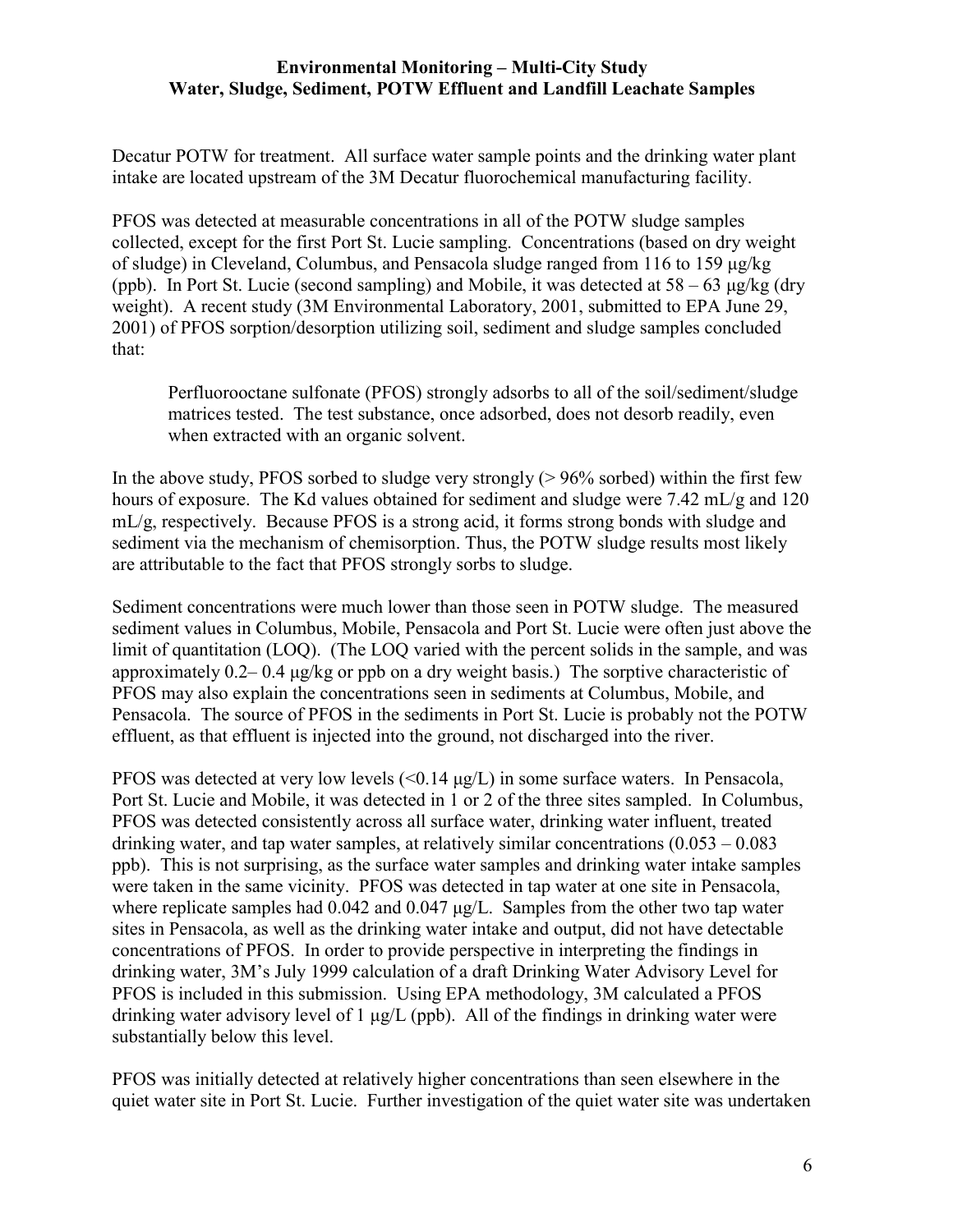to verify the results and to try to identify a source of PFOS. The quiet water site, a small water pond, was sampled two more times after the initial results were obtained. The samples collected in the third sampling event were split and analyzed at two different laboratories; the third round of sampling included the original quiet water site, two additional quiet water sites, and sediments associated with each of the three sampling sites. The data for PFOS is presented below:

|                                     | <b>First</b>             | Second                      | <b>Third Sample</b><br>1/24/01 | <b>Third Sample</b>               | <b>Corresponding Third</b>              |
|-------------------------------------|--------------------------|-----------------------------|--------------------------------|-----------------------------------|-----------------------------------------|
| <b>Sample</b><br><b>Description</b> | <b>Sample</b><br>7/29/99 | <b>Sample</b><br>7/18-19/00 | 3M Env. Lab<br><b>Results</b>  | 1/24/01<br><b>Centre Results*</b> | <b>Sample Sediments</b><br>(dry weight) |
|                                     | 45.3                     | 2.93                        |                                |                                   |                                         |
| Site I                              | 51.1                     | 2.85                        |                                |                                   |                                         |
| East                                | not sampled              | not sampled                 | 1.60                           | (1.97, 2.22, 2.31)                | (9.64, 9.34)                            |
| South                               | not sampled              | not sampled                 | 1.54                           | (2.12, 2.09)                      | (12.0, 14.3)                            |
| West                                | not sampled              | not sampled                 | 1.59                           | (2.20, 2.34)                      | (10.8, 10.5)                            |
| <b>North</b>                        | not sampled              | not sampled                 | 1.78                           | (2.08, 2.01, 2.37, 2.23)          | (9.28, 9.80, 8.29, 8.37)                |
| <b>Site I Culvert</b>               |                          |                             |                                | 1.84                              |                                         |
| <b>Discharge</b>                    | not sampled              | not sampled                 | 1.38                           | 1.98                              | not sampled                             |
|                                     |                          |                             |                                | NQ.                               |                                         |
| <b>Additional Quiet</b>             |                          |                             | NQ.                            | NQ.                               |                                         |
| <b>Water Site 2</b>                 | not sampled              | not sampled                 | 0.015                          | 0.025                             | NQ.                                     |
| <b>Additional Quiet</b>             |                          |                             |                                | 0.026                             |                                         |
| <b>Water Site 3</b>                 | not sampled              | not sampled                 | NQ                             | NQ.                               | NQ.                                     |

#### **Table 3 Port St. Lucie Quiet Water PFOS Concentration, Parts per Billion**

\*Several samples taken. Where 4 values in a row, includes sample, lab dup., blind dup. and lab blind dup.; 3 values in a row are sample, lab dup and field dup. Where only 2 values, are sample and lab dup. LOD (Limit of Detection) approximately 0.0025 µg/L for water and 0.080 µg/kg for sludge and sediment as received (wet weight)

LOQ (Limit of Quantitation) is 0.025 µg/L for surface water at Centre, 0.010 µg/L at 3M Env. Lab and 0.2 µg/kg for sludge and sediment as received (wet weight)

NQ = compound detected at a level between the LOD and LOQ

Despite diligent investigation, 3M has been unable to confirm the initial sampling results, nor to identify any potential source of the initial readings. Samples of the same quiet water collected in 2000 and 2001 contained markedly lower levels of PFOS. In addition, the samples from the other two quiet water ponds in Port St. Lucie had either no detectable or quantifiable levels of PFOS, or very low levels similar to those seen in water column samples from other cities. Moreover, a culvert draining into the pond used for the initial quiet water sampling was sampled in the third round of sampling and found to contain concentrations similar to those in the more recent sampling of the pond itself. Finally, the sediment sampling results are more consistent with the subsequent sampling results. Thus, the initial quiet water results in Port St. Lucie appear to be an anomaly.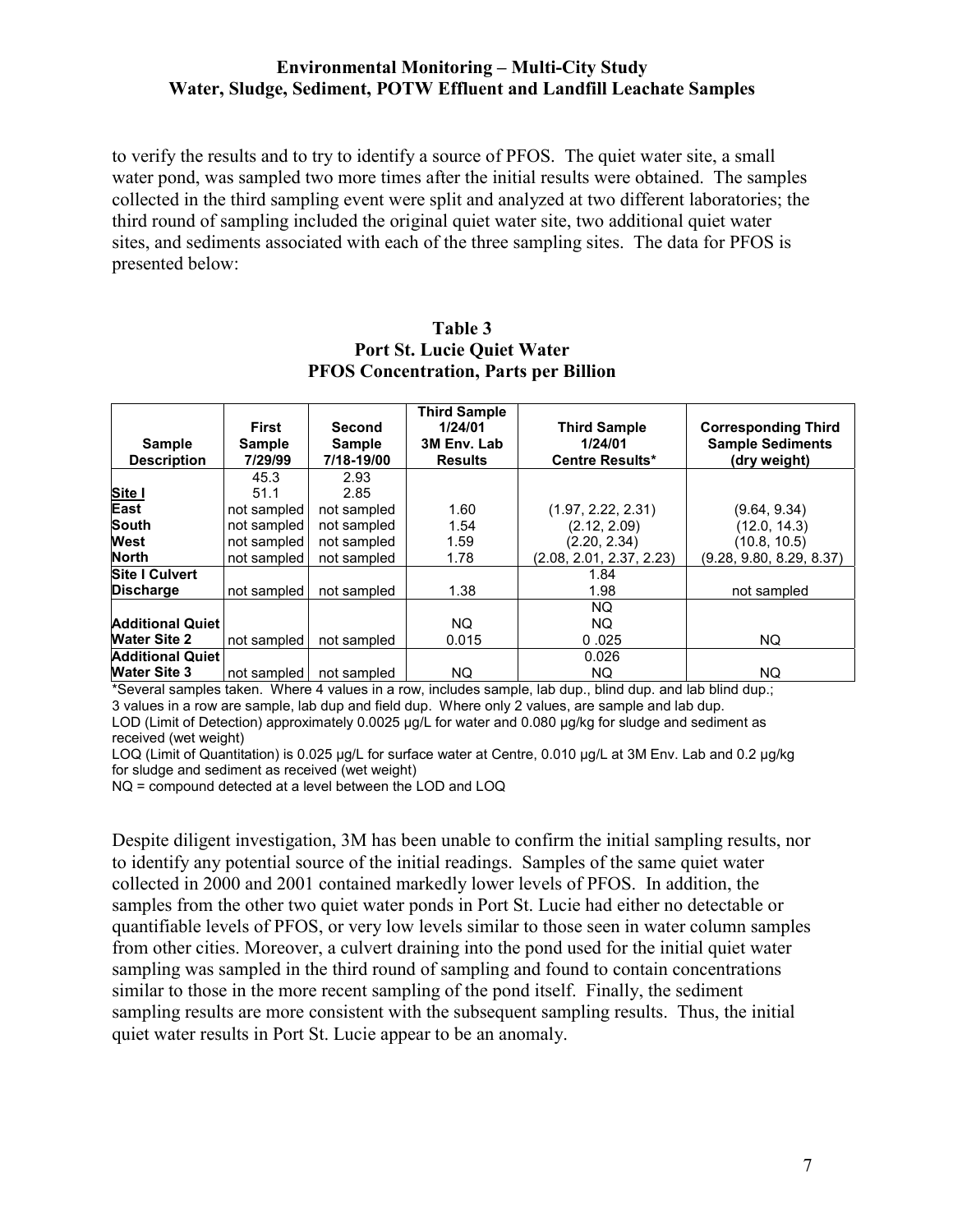#### **Results: PFOA**

| <b>Results of Duplicate Samples</b> |                |                  |               |                 |           |           |           |  |
|-------------------------------------|----------------|------------------|---------------|-----------------|-----------|-----------|-----------|--|
|                                     |                |                  |               |                 | Port St.  | Port St.  |           |  |
| <b>Sample</b>                       | <b>Decatur</b> | <b>Cleveland</b> | <b>Mobile</b> | <b>Columbus</b> | Pensacola | Lucie*    | Lucie**   |  |
|                                     | 2.14           | 0.655            | 0.067         | 0.139           | 0.084     | 0.041     | 0.043     |  |
| <b>POTW effluent</b>                | 2.42           | 0.674            | 0.088         | 0.147           | 0.090     | 0.044     | 0.040     |  |
| <b>POTW sludge</b>                  | 101            | 3.11             |               | 16.5            | 2.51      |           |           |  |
| (dry wt)                            | 244            | 2.82             | <b>NQ</b>     | 16.3            | 2.40      | <b>NQ</b> | <b>ND</b> |  |
| <b>Drinking water</b>               |                |                  |               | 0.026           |           |           |           |  |
| influent                            | <b>ND</b>      | <b>ND</b>        | <b>ND</b>     | <b>NQ</b>       | <b>ND</b> | <b>ND</b> | <b>ND</b> |  |
| Drinking water                      |                |                  |               | 0.025           |           |           |           |  |
| treated                             | <b>ND</b>      | <b>ND</b>        | <b>ND</b>     | 0.029           | <b>ND</b> | <b>ND</b> | <b>ND</b> |  |
| <b>Drinking water</b>               |                |                  |               | 0.026           |           |           |           |  |
| tap 1                               | <b>ND</b>      | <b>ND</b>        | <b>ND</b>     | <b>NQ</b>       | <b>ND</b> | <b>ND</b> | <b>ND</b> |  |
| <b>Drinking water</b>               |                |                  |               | 0.026           |           |           |           |  |
| tap 2                               | not analyzed   | <b>ND</b>        | <b>ND</b>     | NQ.             | <b>ND</b> | <b>ND</b> | <b>ND</b> |  |
| <b>Drinking water</b>               |                |                  |               | 0.025           |           |           |           |  |
| tan 3                               | not analyzed   | <b>ND</b>        | <b>ND</b>     | <b>NQ</b>       | <b>ND</b> | <b>ND</b> | <b>ND</b> |  |
| Landfill                            | 48.1           |                  |               | <b>NQ</b>       |           | 0.953     | 1.03      |  |
| leachate                            | 46.8           | not collected    | <b>ND</b>     | 0.028           | <b>ND</b> | 0.939     | 1.02      |  |
| <b>Surface water</b>                | <b>NQ</b>      | <b>NQ</b>        | 0.026         | 0.026           |           |           |           |  |
| 1                                   | <b>ND</b>      | <b>ND</b>        | 0.027         | 0.026           | <b>ND</b> | <b>ND</b> | <b>ND</b> |  |
| <b>Surface water</b>                | <b>ND</b>      |                  | 0.054         | 0.026           |           |           |           |  |
| 2                                   | <b>NQ</b>      | <b>ND</b>        | 0.060         | 0.027           | ND        | NQ        | <b>ND</b> |  |
| Surface water                       |                |                  | 0.083         |                 |           |           |           |  |
| 3                                   | <b>ND</b>      | <b>ND</b>        | 0.083         | <b>NQ</b>       | <b>ND</b> | <b>ND</b> | <b>ND</b> |  |
| <b>Sediment 1</b>                   | <b>ND</b>      |                  |               |                 |           | 0.370     |           |  |
| (dry wt)                            | <b>NQ</b>      | <b>ND</b>        | <b>NQ</b>     | <b>ND</b>       | <b>ND</b> | 0.326     | <b>ND</b> |  |
| <b>Sediment 2</b>                   |                |                  |               |                 | NQ        | 0.316     |           |  |
| (dry wt)                            | <b>NQ</b>      | <b>NQ</b>        | <b>ND</b>     | <b>ND</b>       | <b>ND</b> | 0.294     | <b>ND</b> |  |
| Sediment 3                          |                |                  |               |                 |           | 1.68      |           |  |
| (dry wt)                            | NQ.            | <b>ND</b>        | NQ.           | <b>ND</b>       | <b>ND</b> | 1.75      | <b>ND</b> |  |
|                                     | 0.057          |                  | <b>NQ</b>     |                 |           | 0.737     | 0.097     |  |
| <b>Quiet water</b>                  | 0.063          | not collected    | 0.027         | <b>ND</b>       | <b>ND</b> | 0.760     | 0.097     |  |

## **Table 4 PFOA Concentration, Parts per Billion**

\*Data from 1999 sample event

\*\*Data from 2000 sample event. Additional samples in 2001 (not shown) showed similar results. LOD (Limit of Detection) approximately 0.0075 µg/L for water and 0.80 µg/kg for sludge and sediment as received (wet weight)

LOQ (Limit of Quantitation) is 0.025 µg/L for water, 0.2 µg/kg for sludge and sediment as received (wet weight). ND = not detected

NQ = compound detected at a level between the LOD and LOQ

PFOA was found in similar samples in the same cities as PFOS. The concentrations of PFOA were generally lower than those of PFOS, although in some cases the concentrations were similar.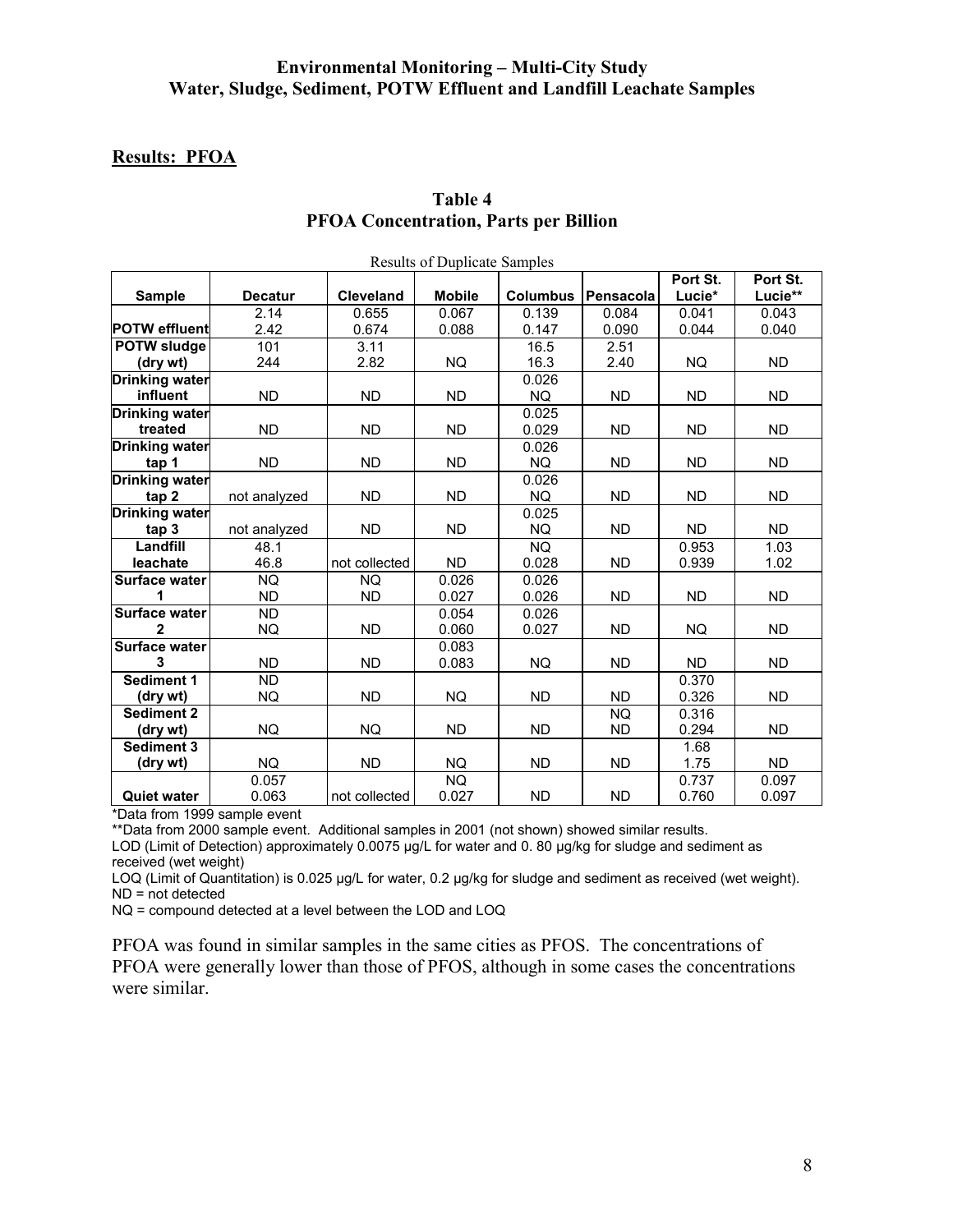### **Results: FOSA**

| <b>Results of Duplicate Samples</b> |                |                  |               |                 |           |                 |           |
|-------------------------------------|----------------|------------------|---------------|-----------------|-----------|-----------------|-----------|
|                                     |                |                  |               |                 |           |                 | Port St.  |
| <b>Sample</b>                       | <b>Decatur</b> | <b>Cleveland</b> | <b>Mobile</b> | <b>Columbus</b> | Pensacola | Port St. Lucie* | Lucie**   |
|                                     | 0.056          |                  |               | 0.085           |           |                 |           |
| <b>POTW effluent</b>                | 0.056          | <b>NQ</b>        | NQ            | 0.085           | <b>NQ</b> | <b>NQ</b>       | <b>NQ</b> |
| <b>POTW sludge</b>                  | 107.0          | 1.68             |               | 41.3            | 1.27      |                 |           |
| (dry wt)                            | 97.8           | 1.70             | <b>NQ</b>     | 43.4            | 1.29      | NQ.             | <b>ND</b> |
| <b>Drinking water</b>               |                |                  |               |                 |           |                 |           |
| influent                            | <b>ND</b>      | <b>ND</b>        | ND.           | NQ.             | <b>ND</b> | ND.             | <b>ND</b> |
| <b>Drinking water</b>               |                |                  |               |                 |           |                 |           |
| treated                             | <b>ND</b>      | <b>ND</b>        | ND.           | <b>NQ</b>       | <b>ND</b> | ND.             | <b>ND</b> |
| <b>Drinking water</b>               |                |                  |               |                 |           |                 |           |
| tap 1                               | <b>ND</b>      | <b>ND</b>        | <b>ND</b>     | <b>NQ</b>       | <b>ND</b> | <b>ND</b>       | <b>ND</b> |
| <b>Drinking water</b>               | not            |                  |               |                 |           |                 |           |
| tap 2                               | analyzed       | <b>ND</b>        | ND.           | NQ.             | <b>ND</b> | <b>ND</b>       | <b>ND</b> |
| <b>Drinking water</b>               | not            |                  |               |                 |           |                 |           |
| tan <sub>3</sub>                    | analyzed       | <b>ND</b>        | ND.           | NQ              | <b>ND</b> | ND.             | <b>ND</b> |
| Landfill                            | 0.258          |                  |               |                 |           |                 |           |
| leachate                            | 0.249          | not collected    | <b>ND</b>     | <b>ND</b>       | <b>ND</b> | NQ.             | <b>NQ</b> |
|                                     |                | <b>NQ</b>        |               |                 |           |                 |           |
| Surface water 1                     | <b>ND</b>      | <b>ND</b>        | <b>NQ</b>     | <b>NQ</b>       | <b>ND</b> | <b>ND</b>       | <b>ND</b> |
| Surface water 2                     | <b>ND</b>      | <b>ND</b>        | <b>NQ</b>     | <b>NQ</b>       | <b>ND</b> | <b>ND</b>       | <b>ND</b> |
| Surface water 3                     | <b>ND</b>      | <b>ND</b>        | <b>NQ</b>     | NQ              | <b>ND</b> | <b>ND</b>       | <b>ND</b> |
| <b>Sediment 1</b>                   | <b>ND</b>      |                  |               |                 |           |                 |           |
| (dry wt)                            | NQ.            | <b>ND</b>        | <b>NQ</b>     | <b>NQ</b>       | <b>ND</b> | <b>NQ</b>       | <b>ND</b> |
| <b>Sediment 2</b>                   |                |                  | 0.383         |                 |           |                 |           |
| (dry wt)                            | NQ.            | NQ.              | 0.343         | <b>NQ</b>       | <b>ND</b> | NQ.             | <b>ND</b> |
| <b>Sediment 3</b>                   |                |                  | 0.538         |                 |           |                 |           |
| (dry wt)                            | <b>NQ</b>      | <b>ND</b>        | 0.516         | <b>NQ</b>       | <b>ND</b> | <b>NQ</b>       | <b>ND</b> |
|                                     |                |                  |               |                 |           | 0.084           | 0.030     |
| <b>Quiet water</b>                  | <b>NQ</b>      | Inot collected   | <b>NQ</b>     | <b>ND</b>       | <b>ND</b> | 0.095           | 0.028     |

## **Table 5 FOSA Concentration, Parts per Billion**

\*Data from 1999 sample event

\*\*Data from 2000 sample event. Additional samples in 2001 (not shown) showed similar results.

LOD (Limit of Detection) approximately 0.0025 µg/L for water and 0.080 µg/kg for sludge and sediment as received (wet weight)

LOQ (Limit of Quantitation) is 0.025 µg/L for water, 0.2 µg/kg for sludge and sediment as received (wet weight) ND = not detected

NQ = compound detected at a level between the LOD and LOQ

FOSA was detected at low levels in a few locations. The highest concentrations were seen in Decatur POTW sludge and landfill leachate, with somewhat similar results in Columbus.

#### **Conclusions**

Of the three fluorochemicals studied in environmental samples from the six cities, PFOS is found most often, followed by PFOA, then FOSA, all in very low concentrations. The two cities that were intended to be "control" cities (Cleveland and Port St. Lucie) did, in some cases, have much lower concentrations of these analytes than the supply chain cities. However, there was not a consistently higher concentration of the target analytes in all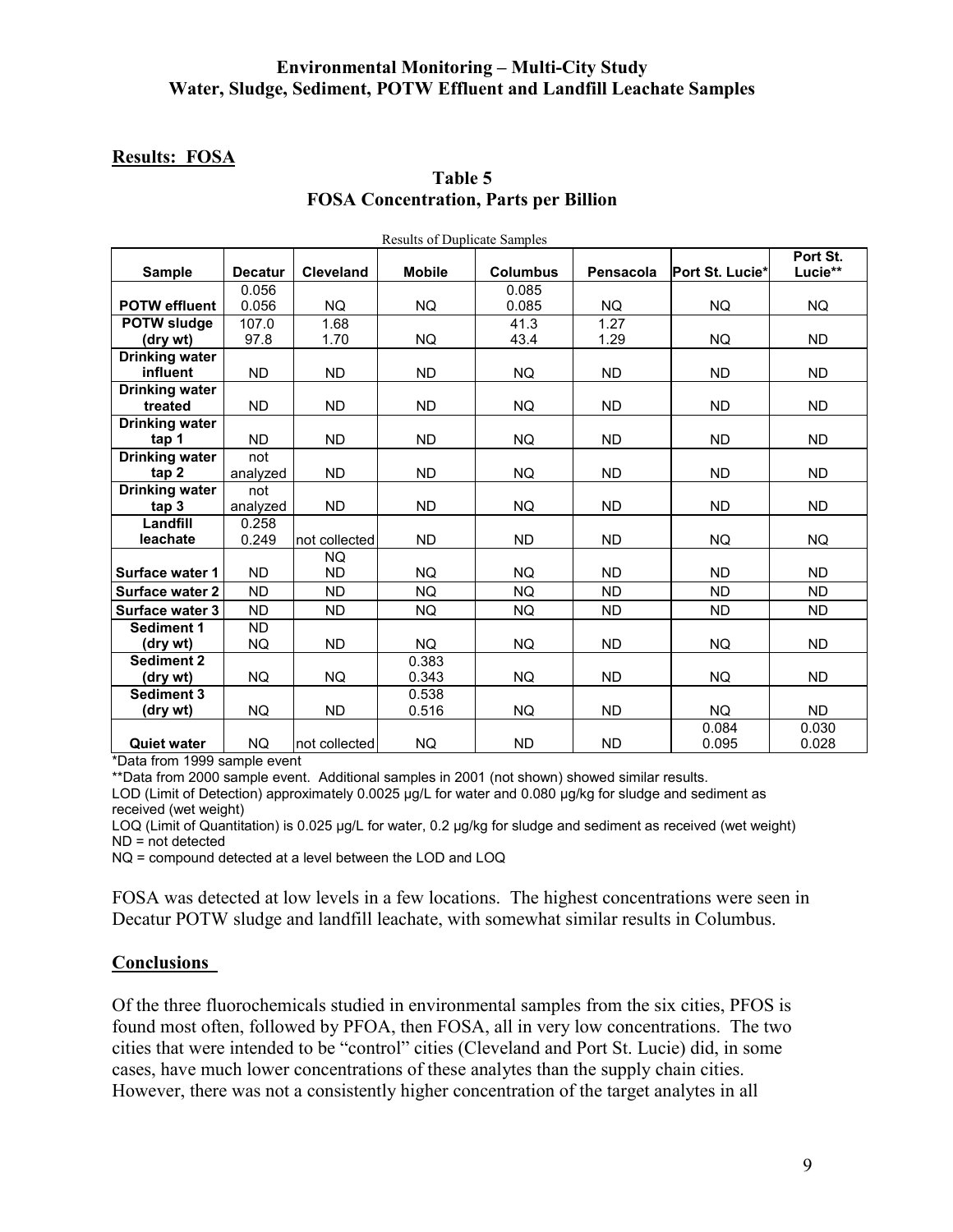sample matrices from all supply chain cities. Mobile, a supply chain city, generally had lower concentrations of fluorochemicals than the other supply chain cities.

Most fluorochemicals measured were associated with wastewater treatment/sediment samples; very little to none were found in surface waters and drinking water. All detected concentrations of PFOS in drinking water were well below 3M's 1999 calculated draft Drinking Water Health Advisory (DWHA) of 1 ppb lifetime exposure for PFOS. In all surface water sites sampled, the concentrations of PFOS, PFOA and FOSA were below laboratory-derived no-observed-effect concentrations for aquatic organisms (see various aquatic studies submitted to EPA).

In light of these results, further sampling in additional cities is not likely to materially improve our understanding of the presence and extent of PFOS, PFOA and FOSA in the environment. Accordingly, initial plans for sampling in six further cities were not pursued.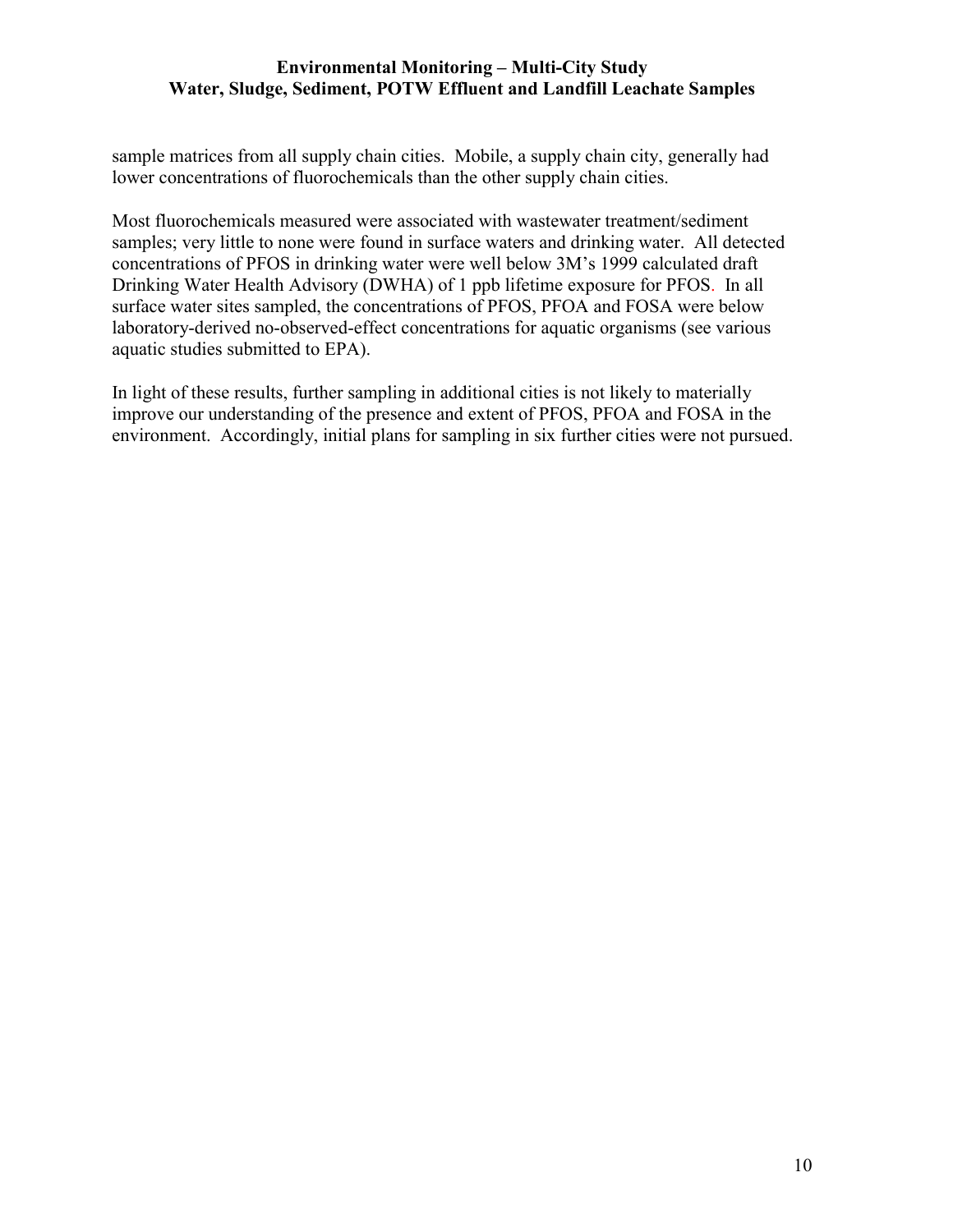## **Appendix I**

### FIELD SAMPLING COMMENTS

Decatur:

- 1. Surface water samples were collected in an area of a highly active marina complex.
- 2. Landfill leachate samples were collected from a recently constructed collection pond, which contained a variety of wildlife living in and around it.
- 3. Sediments and surface water were obtained upstream from the POTW.

Cleveland:

1. The drinking water plant intake is approximately 2 miles east/northeast of the

plant.

2. Sediments and surface water were obtained upstream from the POTW.

Mobile:

- 1. Landfill leachate was not collected; an alternative sample was taken from a creek located downslope from the landfill.
- 2. The POTW is adjacent to a coal depot in a highly industrialized area.
- 3. The spring-fed reservoir used as the drinking water source was not sampled. The sampling crew erroneously assumed that the Mobile River, which is brackish and tidally influenced, was the drinking water intake, and took samples there.
- 4. The water treatment plant sampled is the smaller of the two the city maintains.
- 5. Sediments and surface water were obtained from a region upstream of the POTW.

Columbus:

- 1. The POTW diffuses its discharge 100 feet from shore.
- 2. POTW sludge is dried and land-applied.
- 3. Sediments and surface water were obtained from a region in the vicinity of or just downstream of the POTW.

Pensacola:

- 1. Landfill leachate was not collected; an alternative sample was taken from a creek located close to the landfill.
- 2. Sediments and surface water were obtained from a bayou upstream of the POTW. Since Pensacola uses groundwater, the Texar Bayou was sampled as the surface water and sediment site. This bayou contains brackish water and is tidally influenced. A local newspaper described Texar Bayou as heavily contaminated with heavy metals from two industrial sites and high levels of fecal coliform. Some city wells are contaminated with volatile organics, and fitted with charcoal filters. The well sampled was not filtered.
- 3. POTW sludge is incinerated onsite.